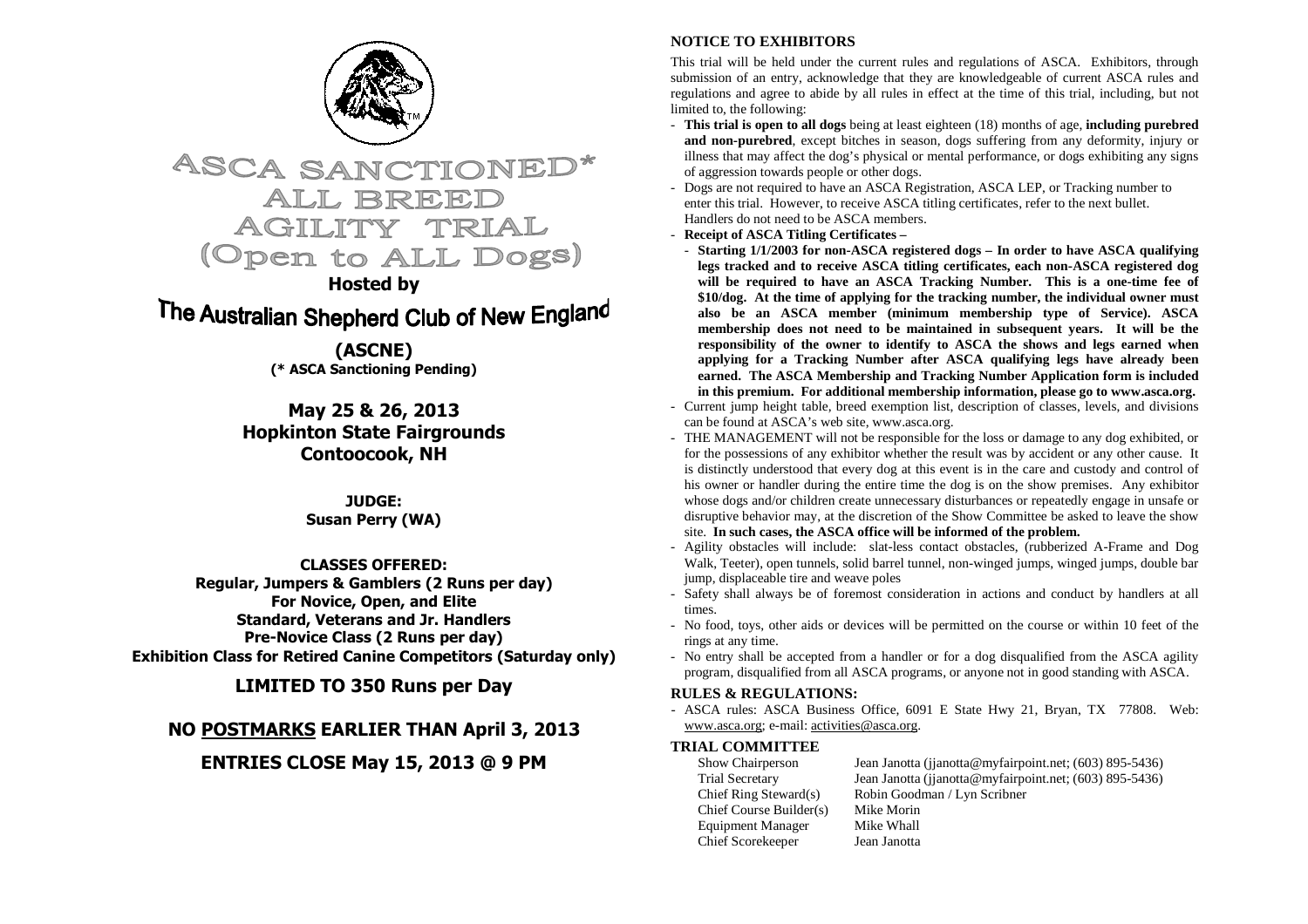#### **ENTRY FORM / ENTRIES / CONFIRMATIONS:**

- Entries will be accepted in the order they are sent, not received. For entries sent via Postal Service, the valid reference date is the postmark. Otherwise the valid date is the ship date. Entries with an early postmark will be processed after Day 5 receipts. Unreadable postmarks will be assumed to be the day previous to receipt.
- Entries may be accepted after the closing date if openings are available.
- ASCA Registration/Tracking No If your dog is an ASCA registered Australian Shepherd (either full registration or LEP) or has an ASCA Tracking Number, write your dog's ASCA registration/LEP number/Tracking Number in this space.
- If this field is left blank, the ASCA Business Office will assume this dog is not registered with ASCA and will not automatically track qualifying legs. However, these dogs will still be placed and will receive any placement awards offered. You may submit the Tracking Form with your entry – HOWEVER please make fees payable to ASCA.
- A dog must compete in the height division in which they have been entered. Exception: when a dog is required by the judge to move to a higher height.
- **Junior Handler entry fees will be one-half of the published fees. The Junior Handler must own or co-own the dog they are showing.**
- 'For Exhibition Only' entries will not be accepted.
- Canadian Exhibitors: All fees MUST be submitted in US Funds via International Postal Money Order.
- Returned checks do not constitute a valid entry fee and will incur a \$20 service charge.
- Telephone calls returned/initiated with questions on any entries will be made collect.
- **RETIRED EXHIBITION**: To honor our four-legged friends who have taught us and brought us to where we are, we are proud to offer this exhibition class for retired canine competitors. To be eligible, a dog must have previously competed in agility but is now retired from all competitive jumping classes. The class is not limited by age. The course will be a simple Jumpers course (jumps and tunnels only). On the entry form, specify the jump height (bars on the ground is ok; 16" will be the maximum height allowed).
- **PRE-NOVICE:** Dogs must be at least 12 months of age; no teeter or weave poles; specify jump height – dogs younger than 18 months must jump at least 4" lower than their standard jump height; no toys or treats

#### **SHOW SITE:**

- This event will be held on grass outdoors in a ring surrounded by snow fencing.
- There is ample room for crating, chairs, and shade tents.
- A warm-up area, a single practice jump, and a set of weave poles will be provided for exhibitors.
- ALL dogs must be held on leash or crated except when competing or in the warm-up area.
- Enthusiasts of agility have earned a reputation for being among the most considerate and tidy. We thank everyone in advance for upholding the respectful tradition of leaving the trial site and related lodging sites cleaner than we found them.

### **REFUNDS / WITHDRAWALS:**

- There will be no refund/credit for entries withdrawn after the closing date, except for a dog's injury and/or illness or for bitches that come into season after the closing date. These entries will be eligible for a voucher for the amount of the total entry fee paid less \$20.00. A signed letter from your veterinarian must be included with your written request. Requests must be received by the trial secretary prior to the start of the trial. Voucher must be used towards another ASCNE agility trial.
- There will be no refunds if the trial cannot open or be completed by reason of riots, civil disturbances, fire, an act of God, public emergency, act of a public enemy, strike, or any other cause beyond the control of the Event Committee. There will be no refund in the event dog/handler are dismissed from the competition, regardless of reason.

#### **RULE CHANGE HIGHLIGHTS**

- For all trials after February  $1<sup>st</sup>$ , dogs not jumping in the 20"+/24" (16"+ vets and junior handlers) jump height classes shall provide proof of jump height or must be measured at check in. Exhibitors may submit a copy of a dog's AKC, NADAC or ASCA height cards with their entry or at check-in.

#### **TENTATIVE SCHEDULE AND RING ASSIGNMENTS**

 **Saturday** – ER1, ER2, OR1, OR2, EJ1, EJ2, NR1, NR2, OJ1, OJ2, PN1, PN2, NJ1, NJ2, EG1, OG1, NG1, EG2, OG2, NG2. Running order low to high.

 **Sunday** – NG3, OG3, EG3, NJ3, NJ4, EG4, OG4, NG4, OJ3, OJ4, ER3, ER4, OR3, OR4, NR3, NR4, PN3, PN4, EJ3, EJ4. Running order will be from high to low.

 (E=Elite, O=Open, N=Novice; R=Regular, J=Jumpers, G=Gamblers, PN=PreNovice) The running order of classes is subject to change at the discretion of the judges and/or the host club. The final order will be included in the confirmation packet.

#### **REGISTRATION / MEASURING**

- Friday between 4:30 and 6:00PM
- Saturday and Sunday between 7:00 and 7:45AM
- Copies of ASCA, NADAC or AKC height cards may either be mailed in or presented at registration for dogs not entered in the  $20"$ +"/24" (16"+ Veterans and Jr. Handlers) (dog's wither height 20" and under). Otherwise dogs will need to be measured at registration.

#### **MOVE-UPS:**

- Dogs receiving titles after the closing date may be upgraded by providing written notice to the Show Secretary, prior to the move up cutoff date listed on the front of this premium. Letters and e-mails containing the owner's full name, the dog's call name and ASCA number, entered class, and from and to level are acceptable.
- Move-ups from Saturday to Sunday will be permitted. Trial Secretary must be notified no later than 15 minutes after the last class on Saturday has finished.

### **PRIZES / AWARDS**

- Green Qualifying Rosettes will be awarded to all dogs achieving a qualifying score.
- Placement Ribbons will be awarded to all dogs placing  $1<sup>st</sup>$  through  $4<sup>th</sup>$  in each class and jump height.
- Ribbons/prizes must be picked up during the weekend they WILL NOT be mailed.

#### **FOOD / VENDORS**

- Details will be provided in the confirmation.

#### **JUMP HEIGHTS**

| Dog's height | $11"$ & | $14" \&$ | 18" & | 20" & |                                                  | Over $20$ " |  |
|--------------|---------|----------|-------|-------|--------------------------------------------------|-------------|--|
| at withers   | under   | under    | Under | Under | Over 20"                                         | Optional    |  |
| Standard     | 8"      | 12"      | 16"   | 20"   | $20+$ (jumps $20$ ")                             | 24"         |  |
| Vets         | 4"      | 8"       | 12"   | 16"   | $16+$ (jumps $16"$ )                             |             |  |
| JrH          |         |          |       |       | may jump at the standard jump height or 4" lower |             |  |

- Refer to the current ASCA rulebook for the current Breed Jump Height Exemption List.

- A dog may be entered in a class at a jump height higher than they are eligible provided the dog is not entered in the Veteran Division classes.
- No dog shall ever jump lower than 4" in the Junior Handler or Veteran Division.
- Any exhibitor whose dog measures over 20" may choose to enter the 20+ class or the optional 24" class. 20+ and 24 will be scored and placed together as one class.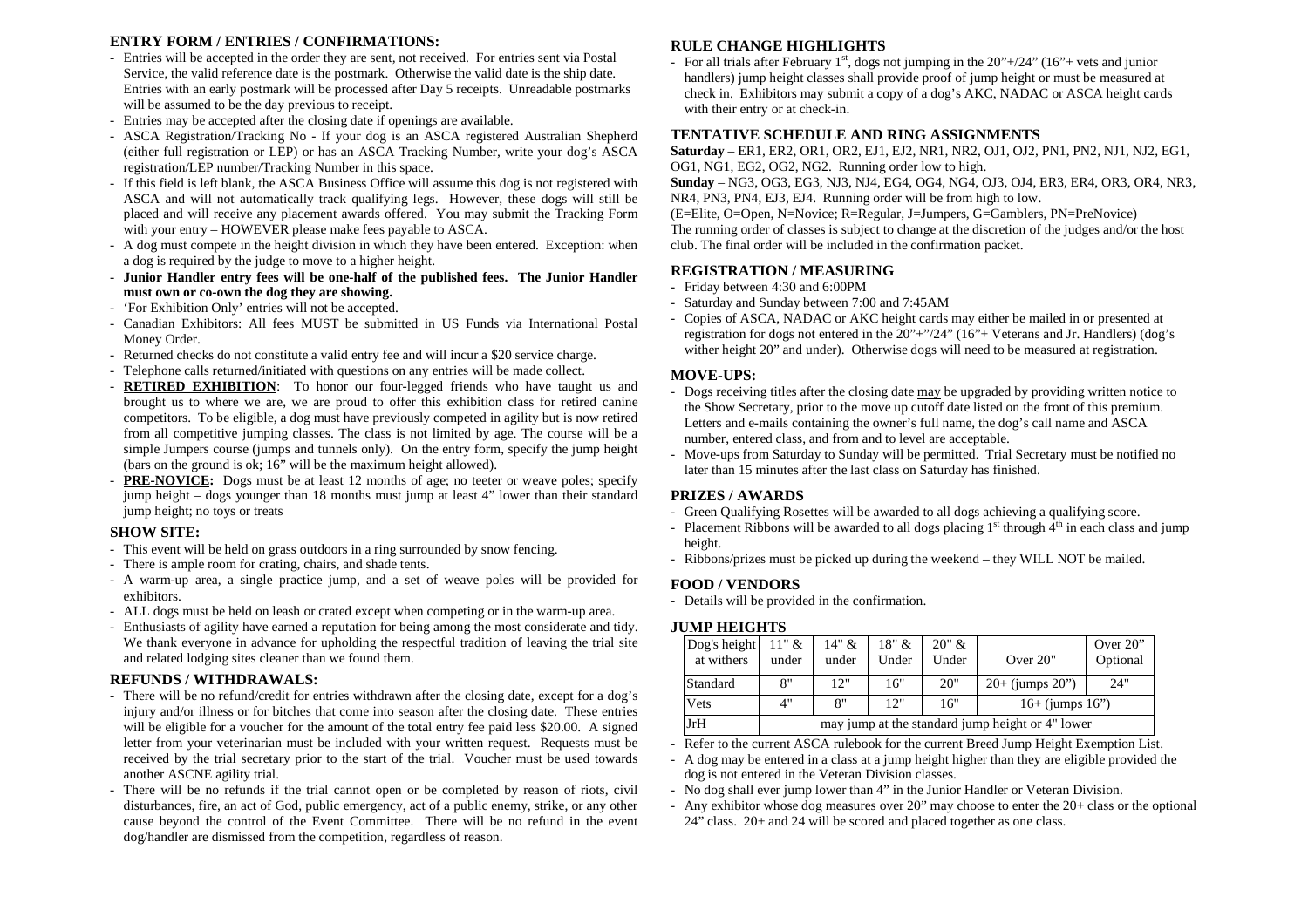#### **DIRECTIONS TO TEST SITE:**

 **From Massachusetts & Points South** - Take Route 93 North to Concord, NH. Take Route 89 North to Exit 7. Turn right onto Rt 103/127 (Park Ave). \*\* Go 1.7 miles to the entrance of the Hopkinton State Fairgrounds on the right. If visible, there will be a sign identifying this as the 'Blue Gate Parking Lot'. On the left just opposite the entrance is a sign for the 'Meadows' housing development.

 **From NY, VT, and points West** – Take Route 89 South to Exit 7. Turn left onto Rt 103/127 (Park Ave). Continue from \*\* above.

 **From Keene, NH area** - Take Route 9 East to Route 89. Take Route 89 North to Exit 7. Turn right onto Rt 103/127 (Park Ave). Continue from \*\* above.

#### **ACCOMMODATIONS (check with each for their pet details):**

**Best Western,** 97 Hall St, Concord, NH (603) 228-4300 **Comfort Inn**, 298 Queen City Ave, Manchester, NH (603) 668-2600 Holiday Inn Express, 1298 South Porter St, Manchester, NH (603) 669-6800 **Raddison Inn**, 700 Elm St, Manchester, NH (603) 625-1000

#### **SOME MOTEL COURTESIES TO OBSERVE:**

- Cover the motel's bedding with a sheet, whether or not you think your dog will get on the bed.<br>- If you crate your dog, please bring a towel to put under the crate to keep marks off the rug

- If you crate your dog, please bring a towel to put under the crate to keep marks off the rug. Bring a towel to put under your dog's food dish.
- Make every effort to have your dog free of fleas BEFORE arriving.
- All poop must be picked up, bagged, and disposed of properly by the dog's handler. The Event Committee will excuse competitors who fail to pick up after their dogs at the test site or the

motel. - Don't leave your dog unattended. If you must leave, take them with you.

**ON-SITE CAMPING** – On site camping is available for self-contained units and tent camping. With electric: \$30/night. With no electric: \$15/night.

| <b>On-Site Camping Registration</b><br>\$30 per night with electric<br>\$15 per night for no electric                   |  |  |                                                                                      |  |  |  |  |
|-------------------------------------------------------------------------------------------------------------------------|--|--|--------------------------------------------------------------------------------------|--|--|--|--|
| Name:                                                                                                                   |  |  | Camping on: Friday Saturday Sunday Total Fees: \$                                    |  |  |  |  |
|                                                                                                                         |  |  | Email:                                                                               |  |  |  |  |
| Check one:<br>Trailer___ Motor Home___ Fifth Wheel___ Van___ Tent___<br>Length __feet x Width __feet Slide-out _Yes _No |  |  |                                                                                      |  |  |  |  |
| ASCNE.                                                                                                                  |  |  | Send in with your agility entries. Please enclose a <b>separate</b> check payable to |  |  |  |  |



# **ASCA MEMBERSHIP AND TRACKING NUMBER APPLICATION FORM**

**Beginning 1/1/2003 for non-ASCA registered dogs** – In order to have ASCA qualifying legs tracked and to receive ASCA titling certificates, each non-ASCA registered dog will be required to have an ASCA Tracking Number. This is a one-time fee of \$10/dog. At the time of applying for the tracking number, the individual owner must also be an ASCA member (minimum membership type of Service is required). ASCA membership does not need to be maintained in subsequent years. It will be the responsibility of the owner to identify to ASCA the show(s) and leg(s) earned when applying for a Tracking Number for those ASCA qualifying legs earned from 1/1/2003 until submission of application.

Please type or print clearly. Incomplete or illegible forms will be returned.

#### **Membership Application:**

| Service Membershin Fee: \$10.00 per person |  |
|--------------------------------------------|--|

**Service Membership Fee: \$10.00 per person**  (If you are interested in other membership types, go to www.asca.org)

I (We) agree to abide by the ASCA Articles of Incorporation, Bylaws, and all ASCA Rules and Regulations governing the ASCA Registry and all other ASCA programs.

Owner's Signature  $(1)$ :  $\qquad \qquad$ 

Owner's Signature  $(2)$ :

**Dog Information: Lifetime fee for tracking number is \$10.00 per dog for ASCA Members** 

Dog's Full Name: \_\_\_\_\_\_\_\_\_\_\_\_\_\_\_\_\_\_\_\_\_\_\_\_\_\_\_\_\_\_\_\_\_\_\_\_\_\_\_\_\_\_\_\_\_\_\_\_\_\_\_\_\_\_\_\_\_\_\_\_\_\_

 $\log$ 's Call Name:

Any/All Previous Registration Numbers Used: \_\_\_\_\_\_\_\_\_\_\_\_\_\_\_\_\_\_\_\_\_\_\_\_\_\_\_\_\_\_\_\_\_\_\_\_\_\_\_ \_\_\_\_\_\_\_\_\_\_\_\_\_\_\_\_\_\_\_\_\_\_\_\_\_\_\_\_\_\_\_\_\_\_\_\_\_\_\_\_\_\_\_\_\_\_\_\_\_\_\_\_\_\_\_\_\_\_\_\_\_\_\_\_\_\_\_\_\_\_\_\_\_\_\_\_\_

 $Sex:$ 

Breed:\_\_\_\_\_\_\_\_\_\_\_\_\_\_\_\_\_\_\_\_\_\_\_\_\_\_\_\_\_\_\_\_

Events/Os Earned Since  $1/1/2003$ 

**Mail completed form with check or money order to:** 

**ASCA Business Office 6091 E State Highway 21, Bryan, TX Highway 77808**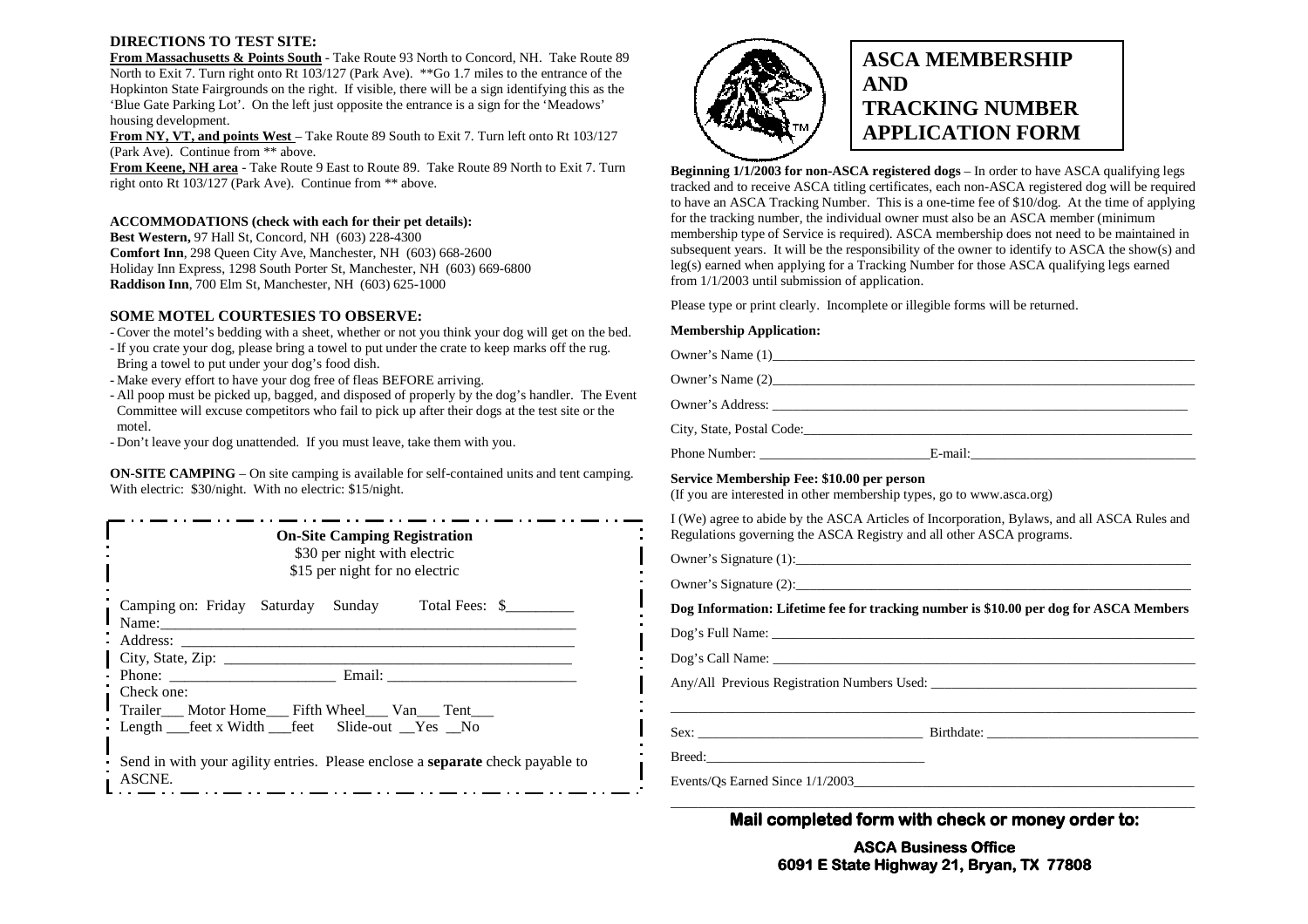#### **Volunteer Sign-Up (…We Really Need Your Support)**

As at every event, no club can pull off a trial without the help and support of our exhibitors to keep the agility trial running smoothly and efficiently. **We will not be able to do this without your involvement.** Working in and around the ring is a great way to increase your knowledge and understanding of the sport. If you have a guest or significant other who would be willing to work at the trial, we'd be thrilled! A list of jobs and their associated description is on the back of this page.

We appreciate your help and will do what we can for your comfort, including the volunteers' refreshment area for trial workers and helpers.

Please fill out this form and send it in with your entry. This will help us schedule you in an appropriate job without class conflicts. We'll let you know in which classes you're working when you arrive at the trial.

Thank you for volunteering and making this a better show for everyone. We couldn't do it without you! **\_\_\_\_\_\_\_\_\_\_\_\_\_\_\_\_\_\_\_\_\_\_\_\_\_\_\_\_\_\_\_\_\_\_\_\_\_\_\_\_\_\_\_\_\_\_\_\_\_\_\_\_\_\_\_\_\_\_\_\_\_\_\_\_\_\_\_\_\_\_\_\_\_\_\_\_** 

 $Name:$ 

#### **Work Preferences:**

I am volunteering for the following jobs:

□ Timer □ Scribe □ Ass't Scribe □ Gate Steward □ Ring Steward □ Course Build □ Scoring □ Runner □ Registration

#### **Job Descriptions**

**(Starred (\*\*) jobs are for rank novices – little training required)** 

**Timer** (1 per ring)

- Restriction Cannot be changed during the course of a class<br>Tells handler when to begin
- 
- Tells handler when to begin<br>- Using a stopwatch, records the time for each dog's performance

- **Scribe** (1 per ring)<br>- Verifies entry number/breed as each dog enters the ring
- Verifies entry number/breed as each dog enters the ring<br>- Records on the scribe sheet all penalties signaled by the judge and gives the scribe sheet to the transcriber at the completion of each dog's run

**\*\* Assistant Scribe** (1 per ring) -

- Gives the scribe the scribe sheet for the dog on the line ready to run
- Writes the time (minutes/seconds/hundredths) on the scribe sheet of the dog that just ran

**Gate Steward** (1 per ring)

- Maintains a constant and orderly flow of exhibitors into the ring by keeping three (3) exhibitors ready to go at all times to go at all times<br>Communicates and
- Communicates any change in run order to the assistant scribe<br>Informs ring stewards when it's time to change the jump heigh-
- 
- Informs ring stewards when it's time to change the jump heights<br>- Need to be assertive, have good organization skills, and knowledge of ring procedure helps to know exhibitors

**\*\*Ring Steward** (2-4 per ring)<br>Duickly sets each jump for

 Quickly sets each jump for each class/jump height level, straightens the chute on the collapsed tunnel after every dog, replaces poles on jumps during or immediately following each dog's run

**\*\*Leash Runner** (1 per ring) -

- Brings leashes from start line to finish line
- **\*\*Score Runner** (1 per ring) -
- Brings scribe sheets from the transcriber to the scorekeepers

**Scoring** (2 per ring)

- From scribe sheet, calculate total dog time and faults / points for gamblers
- Transfer information from the scribe sheet to the scoring catalog

#### **For Your Records - Summary of Entries**

|                        | $\log 1$ :                                                                                                                         |
|------------------------|------------------------------------------------------------------------------------------------------------------------------------|
|                        |                                                                                                                                    |
|                        |                                                                                                                                    |
|                        |                                                                                                                                    |
|                        | $\log 2$ :                                                                                                                         |
|                        |                                                                                                                                    |
|                        |                                                                                                                                    |
|                        |                                                                                                                                    |
|                        |                                                                                                                                    |
|                        |                                                                                                                                    |
|                        |                                                                                                                                    |
|                        |                                                                                                                                    |
|                        |                                                                                                                                    |
| <b>Accommodations:</b> |                                                                                                                                    |
|                        |                                                                                                                                    |
|                        |                                                                                                                                    |
|                        | Directions:                                                                                                                        |
|                        | <b>Saturday Dinner</b><br>Catered by Cracker Barrel of Hopkinton, NH                                                               |
|                        |                                                                                                                                    |
| vegetarian dish        | Menu will include green salad, potato or pasta salad, chicken, steak tips, and a                                                   |
|                        |                                                                                                                                    |
| Address:               |                                                                                                                                    |
|                        |                                                                                                                                    |
|                        |                                                                                                                                    |
|                        | Please identify your preference (will help us determine how much of what):<br>Chicken ________ Steak Tips________ Vegetarian______ |
|                        |                                                                                                                                    |
|                        | BYOD & D (Bring your own drink and dessert!!!)                                                                                     |
|                        | Send with your agility entries. Please enclose a separate check payable to ASCNE.                                                  |
|                        |                                                                                                                                    |